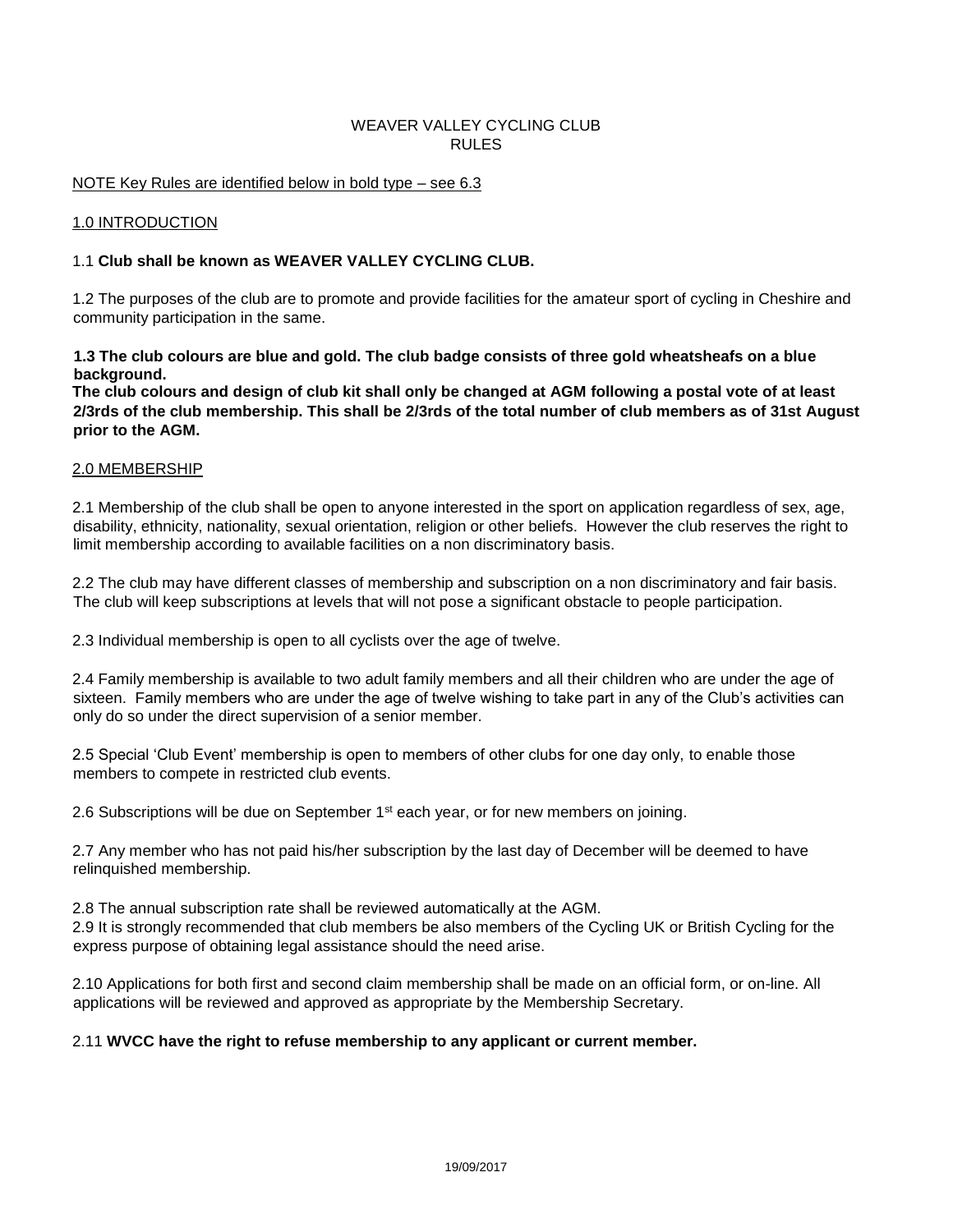2.12 Honorary life membership may be bestowed on a member in recognition of outstanding service to the club. Nominations will be considered at an AGM only, must be submitted at least 14 days in advance of the meeting in writing to the Secretary and must be supported by at least two thirds of the members present.

2.13 The club will affiliate to the CTT, NRRA, and British Cycling. All competition rides recognized by the club will conform to the regulations of these bodies. Other affiliations will be considered at the AGM.

### 3.0 DECISION MAKING

3.1 **The officials of the Club shall be elected at the AGM by simply majority of club members present at the AGM: PRESIDENT, CHAIRMAN, TREASURER, SECRETARY, ROAD RACING SERETARY, TIME TRIAL SECRETARY, MEMBERSHIP SECRETARY, RUNS CAPTAIN AND OFF ROAD SECRETARY.**

3.2 **Five further committee members shall be elected at the AGM by simply majority of the members present at the AGM.**

3.3 These fourteen people shall make up the committee.

3.4 The Press Secretary shall be elected at the AGM, but shall not be a member of the committee.

3.5 **The committee shall meet to discuss the affairs of the Club every two calendar months. A quorum of the meeting shall be seven persons.**

3.6 **The Club minutes book shall be freely available for inspection by any paid up member.**

3.7 **Only current club members with more than twelve months membership may vote at the AGM.**

#### 3.8 **The AGM will be in September.**

#### 4.0 FINANCE

4.1 The property and funds of the Club cannot be used for the direct or indirect private benefit of members other than as reasonably allowed by the Rules and all surplus income or profits are reinvested in the Club.

4.2 The Club may provide sporting and related social facilities, sporting equipment, coaching, courses, insurance cover, medical treatment, competition expenses, post competition refreshments and other ordinary benefits of Community Amateur Sports Clubs as provided for in the Finance Act 2002.

4.3 The Club may also in connection with the sports purposes of the Club:

4.3.1 sell and supply food, drink and related sports clothing and equipment;

4.3.2 employ members (though not for competing) and remunerate them for providing goods and services, on fair terms set by the committee without the person concerned being present;

4.3.3 pay for reasonable hospitality for visiting clubs and guests;